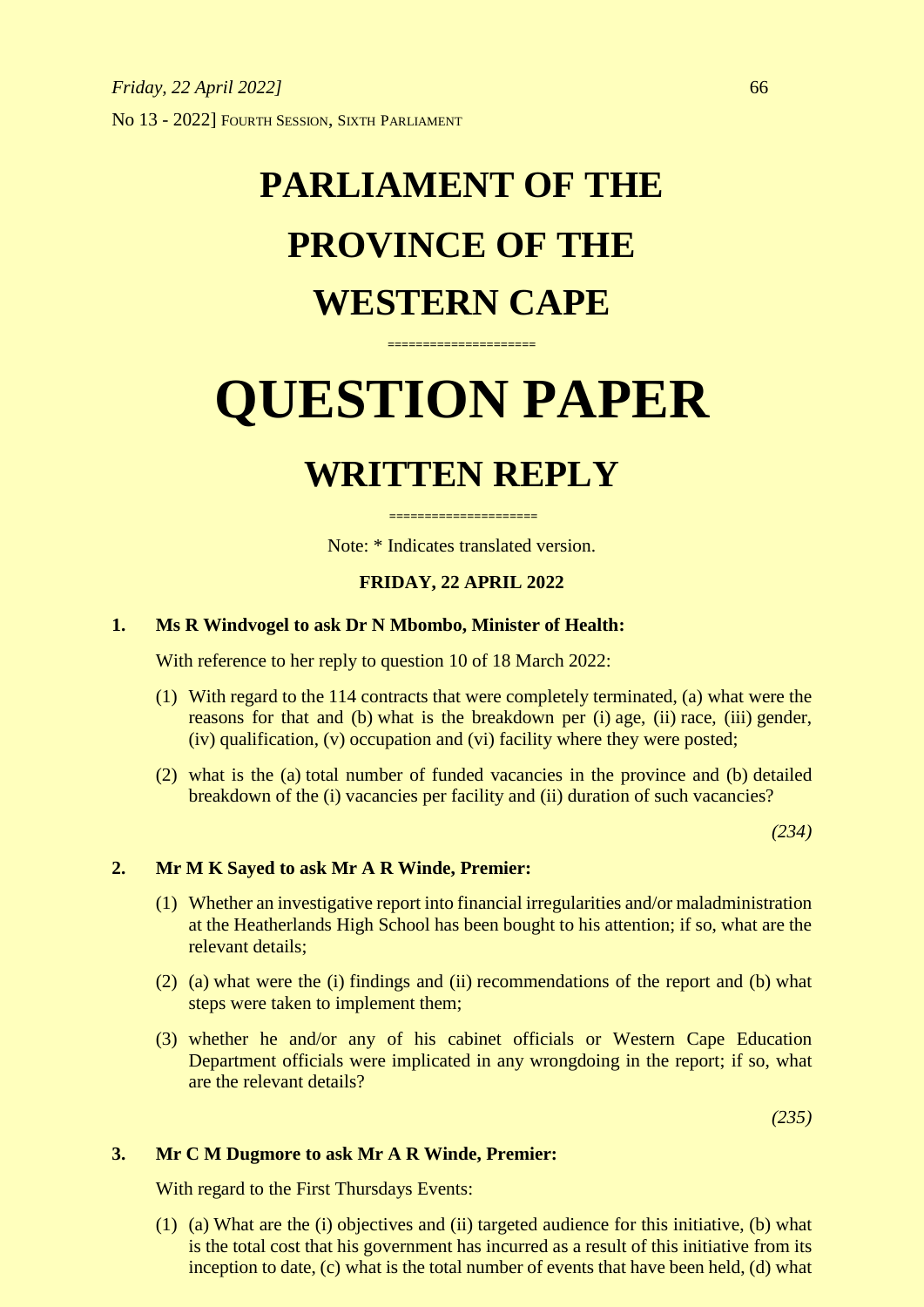is the number of audience members who have been reached, (e) what (i) is the number and (ii) are the details of the issues, challenges and/complaints raised, (iii) what are the suggestions that have been received, (iv) how many have been resolved and (v) what are the reasons thereof;

(2) whether there are any specific reasons for hosting these events in the legislature precinct and not in communities where the majority of the residents reside; if so, what are the relevant details?

*(236)*

#### **4. Ms L J Botha to ask Mr A R Winde, Premier:**

In relation to allocation of funds in the 2022/23 provincial budget to pay the SABC:

- (1) (a) What is the total amount allocated by the Western Cape Government to the SABC for the 2022/23 financial year, (b) what services are provided by the SABC to the provincial government and (c) how do these services benefit the provincial government;
- (2) whether the provincial government is mandated by any legislative provisions to make these payments; if so, what are the relevant details?

*(237)*

#### **5. Mr G Bosman to ask Mr D J Maynier, Minister of Finance and Economic Opportunities:**

In relation to the ongoing bottleneck at the Port of Cape Town:

- (1) How much money is estimated to have been lost by the Western Cape economy because of the bottleneck at the Port since the start of 2022;
- (2) whether his Department has engaged the Transnet National Ports Authority regarding the ongoing situation; if so, (a) what was the outcome of the discussions and (b) did Transnet make any commitment to address the bottleneck;
- (3) whether his Department has plans to engage the Department of Agriculture to assist commercial farmers who have been unable to export their fruit on time because of the bottleneck; if so, what are the relevant details;
- (4) whether the Port has the capacity to deal with the increased workload that it will see after the disaster in KwaZulu-Natal; if not, how is the Department planning to support the Port to ensure adequate capacity?

*(238)*

#### **6. Mr D Plato to ask Ms S G Fernandez, Minister of Social Development:**

With regard to the Thuthuzela care centres (TCCs) in the province:

(a) How many people have made use of the TCCs over the last five financial years, (b) what is the allocation of funds by her Department for victim support services at the TCCs for the 2022/23 financial year and (c) what is the nature of the victim support services provided at the TCCs?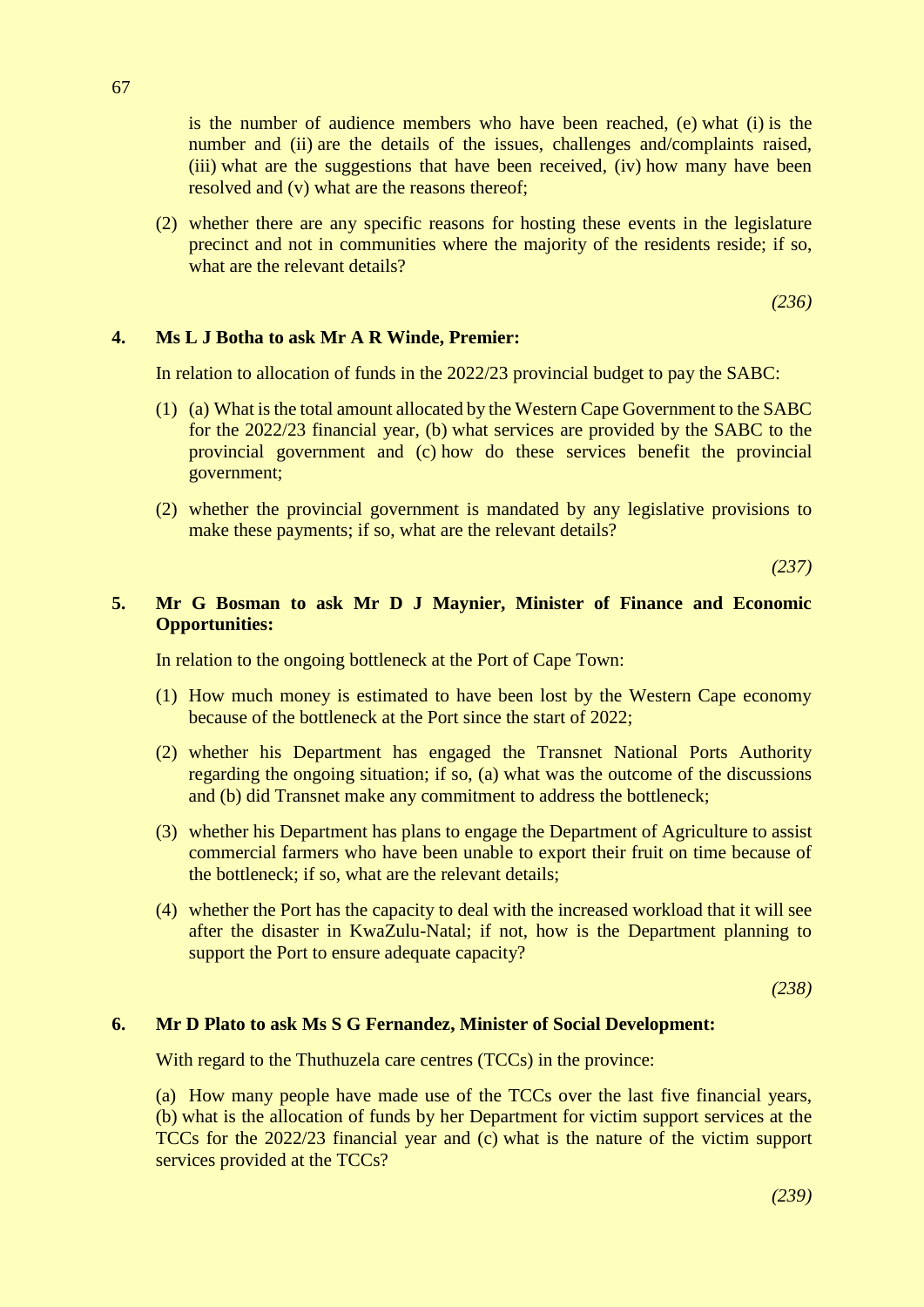#### **7. Mr D Plato to ask Ms S G Fernandez, Minister of Social Development:**

- (1) Whether any challenges experienced by the recipients of the Social Relief of Distress (SRD) Grant as a result of the lifting of the National State of Disaster have been bought to her attention; if so, what are the nature of these challenges;
- (2) whether her Department has engaged Sassa regarding them; if so, what are the relevant details?

*(240)*

#### **8. Ms D M Baartman to ask Mr D J Maynier, Minister of Finance and Economic Opportunities:**

In reference to the ongoing review of the provincial equitable share formula, as mentioned in the 2022 Division of Revenue Bill:

- (1) (a) Whether the National Treasury has sought input from his Department on the review of the provincial equitable share formula; if so, (a) what are the relevant details and (b) how did the National Treasury respond to the Department's input;
- (2) (a) how often has the National Treasury engaged his Department, (b) when was the last engagement and (c) when is the next planned engagement?

*(241)*

#### **9. Ms D M Baartman to ask Ms D A Schäfer, Minister of Education:**

With reference to her reply to question 3 of 18 March 2022:

(a) How many special needs schools are there in the province, (b)(i) how many NPOs are running special needs schools or special care centres and (ii) do they receive any funding to do so and (c) of the total number of learners who attend special needs schools, how many children are there in each category of special needs in each school?

*(242)*

#### **10. Ms D M Baartman to ask Ms D A Schäfer, Minister of Education:**

With reference to her reply to question 3 of 18 March 2022:

- (1) Whether any Western Cape special needs schools qualify to be no-fee schools; (a) if so, (i) what are the criteria that have to be met by these schools and (b) how many of these schools qualify; (b) if not, (i) why not and (ii) is there any funding available to change these schools into no-fee schools;
- (2) what is the average amount needed by the Western Cape Education Department to run a special needs school?

*(243)*

#### **11. Mr M K Sayed to ask Ms D A Schäfer, Minister of Education:**

With regard to the construction of a cellphone tower at Sir Lowry's Pass Primary School:

- (1) What are the reasons for halting the project;
- (2) whether a health and safety assessment was done for the project; if not, why not; if so, what are the relevant details;
- (3) (a) what are the details of the community engagements that have been held regarding this project and (b) what are the (i) dates and (ii) minutes of such meetings?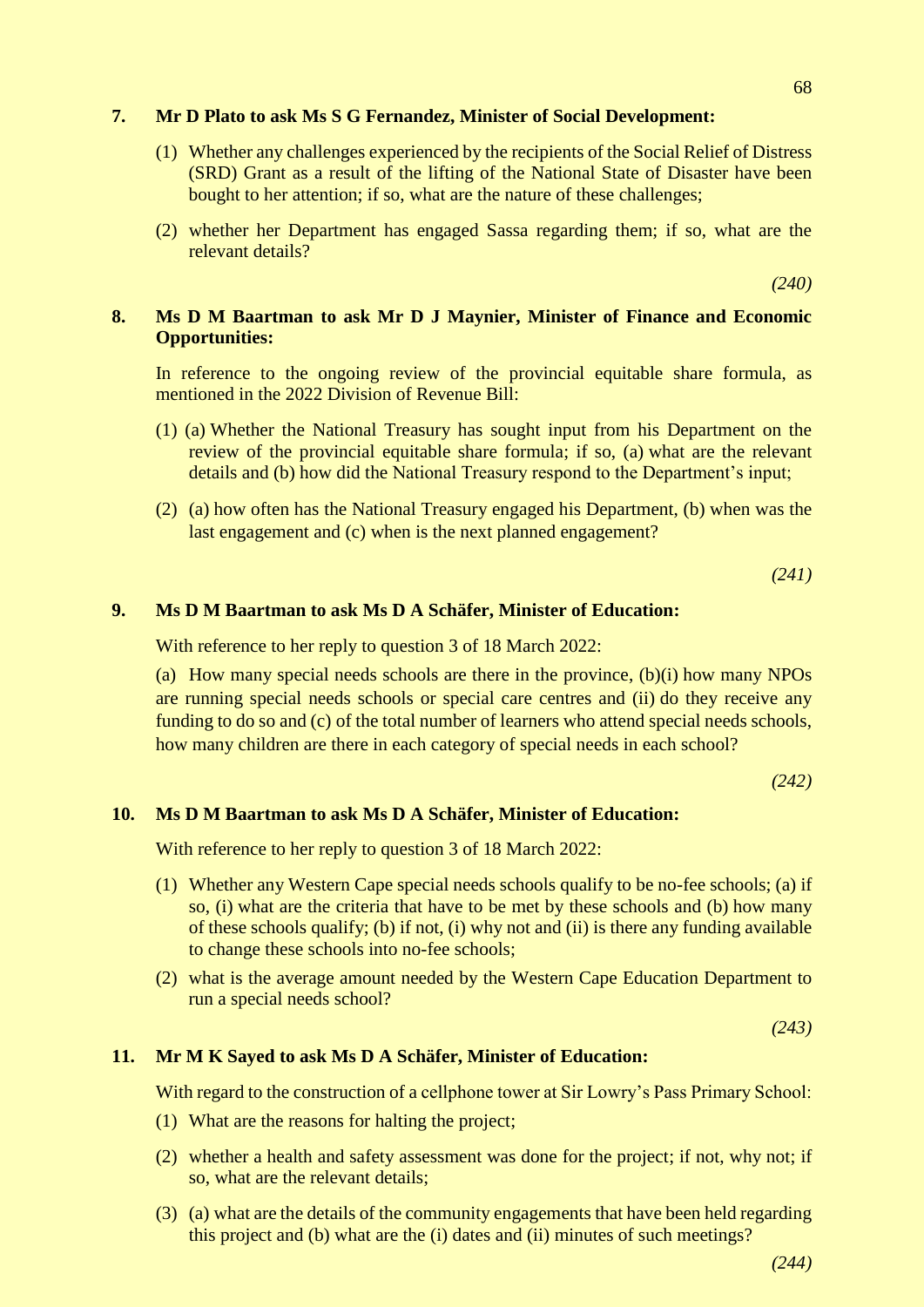#### **12. Mr M K Sayed to ask Ms D A Schäfer, Minister of Education:**

With regard to enrolments for the 2023 academic year:

- (1) What is the (a) number of learners who have applied and (b) breakdown per  $(i)$  grade,  $(ii)$  age,  $(iii)$  race and  $(iv)$  gender;
- (2) what is the number of learners who have applied per (a) education district and (b) school;
- (3) what is the number of applications received (a) before and (b) after the closing date per (i) education district and (ii) school;
- (4) (a) what is the number of applications received from her Department's pop-up stands and (b) what is the breakdown per week;
- (5) (a) what is the number of learners who have been placed at schools for the 2023 academic year and (b) how many are on the waiting list as at the latest date for which information is available?

*(245)*

#### **13. Ms N D Nkondlo to ask Mr T A Simmers, Minister of Human Settlements:**

(a) What are the details of the (i) irregular expenditure and (ii) fruitless and wasteful expenditure that has been incurred by his Department and its entity in (aa) 2019, (bb) 2020 and (cc) 2021, (b) how much was incurred as the result of not adhering to (i) National Treasury and (ii) Provincial Treasury instructions over the same period of time and (c) what are the (i) details of these instructions and (ii) reasons for not adhering to them?

*(246)*

#### **14. Ms N D Nkondlo to ask Dr N Mbombo, Minister of Health:**

(a) What are the details of the (i) irregular expenditure and (ii) fruitless and wasteful expenditure that has been incurred by her Department in (aa) 2019, (bb) 2020 and (cc) 2021, (b) how much was incurred as the result of not adhering to (i) National Treasury and (ii) Provincial Treasury instructions over the same period of time and (c) what are the (i) details of these instructions and (ii) reasons for not adhering to them?

*(247)*

#### **15. Ms N D Nkondlo to ask Mr A R Winde, Premier:**

(a) What are the details of the (i) irregular expenditure and (ii) fruitless and wasteful expenditure that has been incurred by his Department in (aa) 2019, (bb) 2020 and (cc) 2021, (b) how much was incurred as the result of not adhering to (i) National Treasury and (ii) Provincial Treasury instructions over the same period of time and (c) what are the (i) details of these instructions and (ii) reasons for not adhering to them?

*(248)*

#### **16. Mr L L Mvimbi to ask Mr D G Mitchell, Minister of Transport and Public Works:**

(a) What are the details of the (i) irregular expenditure and (ii) fruitless and wasteful expenditure that has been incurred by his Department and its entity in (aa) 2019, (bb) 2020 and (cc) 2021, (b) how much was incurred as the result of not adhering to (i) National Treasury and (ii) Provincial Treasury instructions over the same period of